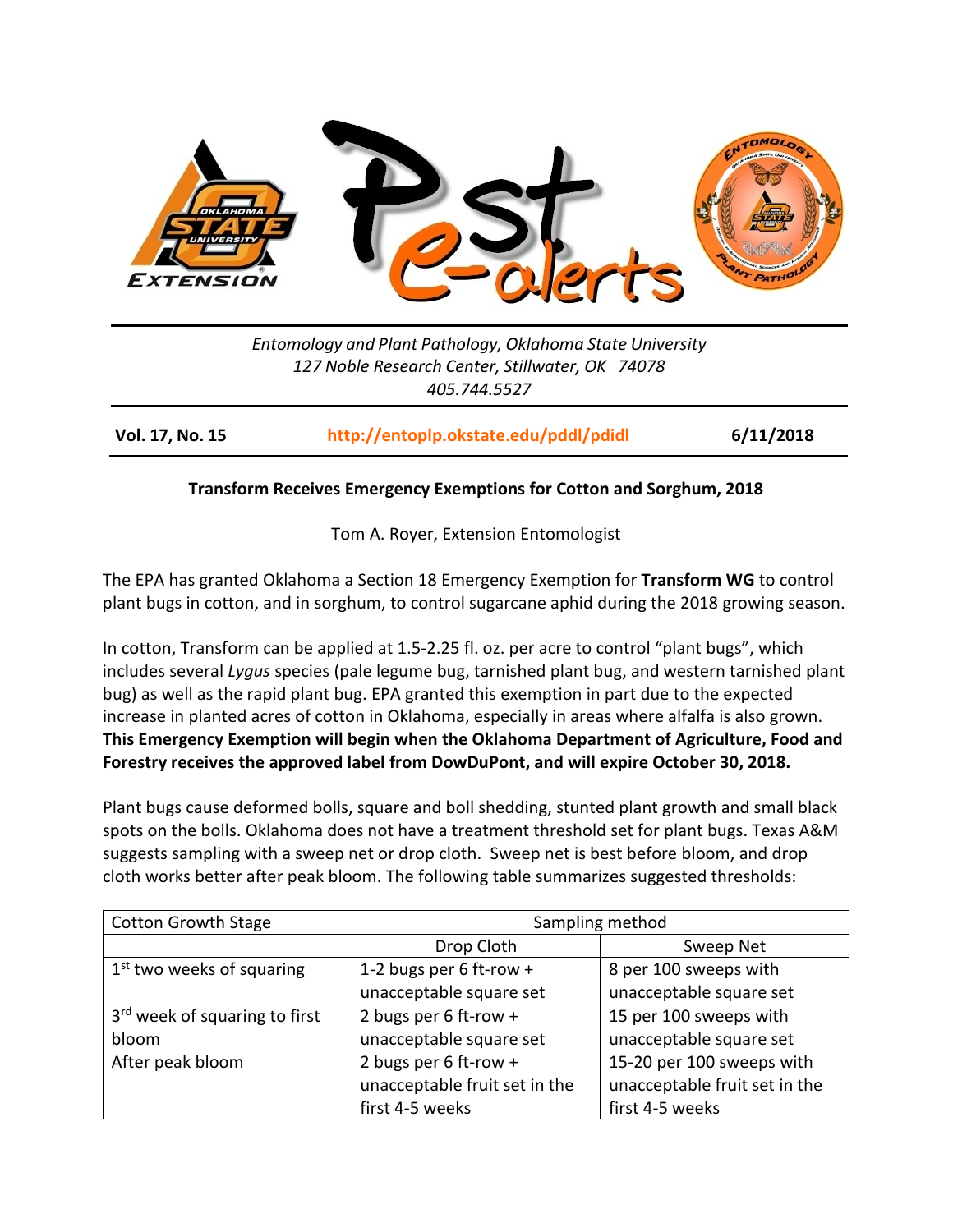

Paul Langlois, Museum Collections, USDA APHIS, bugwood.org Russ Ottens, University of Georgia, bugwood.org

## Rapid plant bug (1/4 inches) Tarnished plant bug (1/4 inches)





Whitney Cranshaw, Colorado State University, bugwood.org Whitney Cranshaw, Colorado State University, bugwood.org

# Pale legume bug, (1/4 inches) Western tarnished plant bug (1/4 inches)



In sorghum, Transform is labeled for application at 0.75-1.5 fl. oz. per acre to control sugarcane aphid. It has a restricted entry interval (REI) of 24 hours and should not be applied within 14 days of grain harvest, or 7 days if grazed or harvested for grain. **This Emergency Exemption expires November 30, 2018.** 

We encourage growers to inspect their sorghum fields once a week. When aphids are detected, increase sampling to two times per week. Look at three consecutive plants and examine one upper and one lower leaf on each plant. Estimate the average number of aphids found per plant. Then move 5 feet and sample three more consecutive plants. This is considered one "stop". Next, move 50 feet from the first spot using an inverted "U" shaped pattern in the field and sample six more plants for the next stop. Collect counts for nine stops (for 54 plants) and estimate the percentage of plants that averaged at least 50-125 aphids per plant.